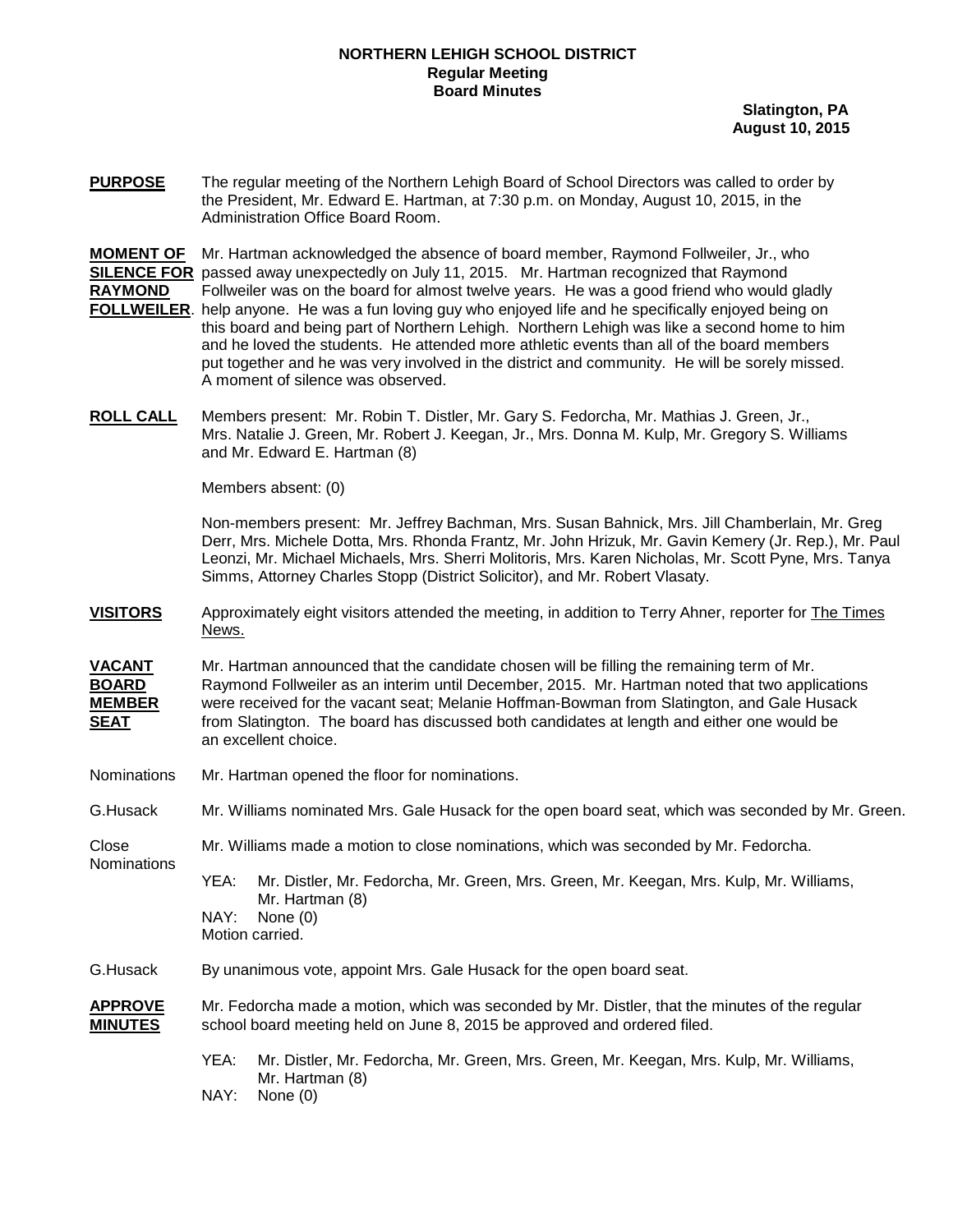#### **SPECIAL** Carbon Lehigh Intermediate Unit

**BOARD** Mr. Green made a motion, which was seconded by Mr. Williams that the Board of Education **REPORTS** appoints Mr. Edward Hartman as Northern Lehigh School District interim representative to the CLIU<br>CLIU Seat Board of Directors. Board of Directors.

**Nomination** 

Vote on YEA: Mr. Distler, Mr. Fedorcha, Mr. Green, Mrs. Green, Mr. Keegan, Mrs. Kulp, Mr. Williams, Closing Mr. Hartman (8) NAY: None (0)

> Mr. Edward E. Hartman was unanimously declared duly elected Northern Lehigh School District interim representative to the CLIU Board of Directors.

Lehigh Career and Technical Institute - Mr. Gary Fedorcha reported that Mrs. Sandra Himes will be retiring this October and interviews will begin this week to fill her position. Mr. Fedorcha also reported that they have been interviewing for a realtor because the student-built house did not sell.

Legislative Report – Mr. Gregory S. Williams reported that next month we will be voting on the PSBA slate of candidates. Mr. Williams will email board members the candidates' information.

Lehigh Carbon Community College – Mr. Green reported that the college is celebrating their  $50<sup>th</sup>$ anniversary this year and he is wearing the official t-shirt commemorating the event.

Mr. Green reported that the investment portfolio was sent out and the returns came in a lot higher than expected - some pushing 2%. Northern Lehigh could recognize \$150,000-\$170,000 per year if the same investment firm was adopted. Mr. Green added that the budget, which has not yet been audited, came in with revenues slightly higher and expenses lower than expected. Enrollment still continues to be a problem. A company was hired to survey current and future students. New applicants were choosing the college based on financial reasons; current students were most impressed with the quality of education they received; and the graduates were happy with the job they attained in their field and ease of transfer of credits.

Solicitor's Report – Attorney Stopp donated historical documents regarding the school district that have been with the solicitor's office for many years

Federal and Other Programs Update – Mrs. Karen A. Nicholas shared key points on the new PSSA. This past spring was the first PSSA tests to be aligned with the PA Core Standards and new "cut scores" were established for performance on these tests which has resulted in fewer students scoring proficient or advanced. Mrs. Nicholas also mentioned that the Morning Call reported that last year it cost \$30 million to administer the PSSAs and \$20 million to administer the Keystones. Mr. Keegan stated that it is almost impossible to monitor progress because it is a moving target. Mrs. Nicholas added that it is extremely frustrating; however, our teachers do an excellent job of focusing on the standards and the students. She added that we all have to continue to express our frustration because we are spending too much time on testing. Complaints should be directed to the Secretary of Education and to our state senators.

Business Manager's Report - Mrs. Rhonda Frantz reported that on the board agenda, under legal, is appointing a trustee for the Lehigh County Consortium (Dental) which is part of the agreement that we signed a few months ago.

Mrs. Sherri Molitoris reported that the local auditors will be back on August 18, 2015 to do the end of year audit.

 Also, on the agenda this evening is the Plan Con Part K which is the final step in our refinancing so we can apply to PDE for our new reimbursement rate.

#### Superintendent's Report

 Mr. Michaels introduced Mr. Gavin Kemery, Senior Board Representative and he asked him to introduce the new Junior representative. Mr. Kemery introduced his sister Karlyna as the junior representative. Mr. Michaels thanked them both for their service.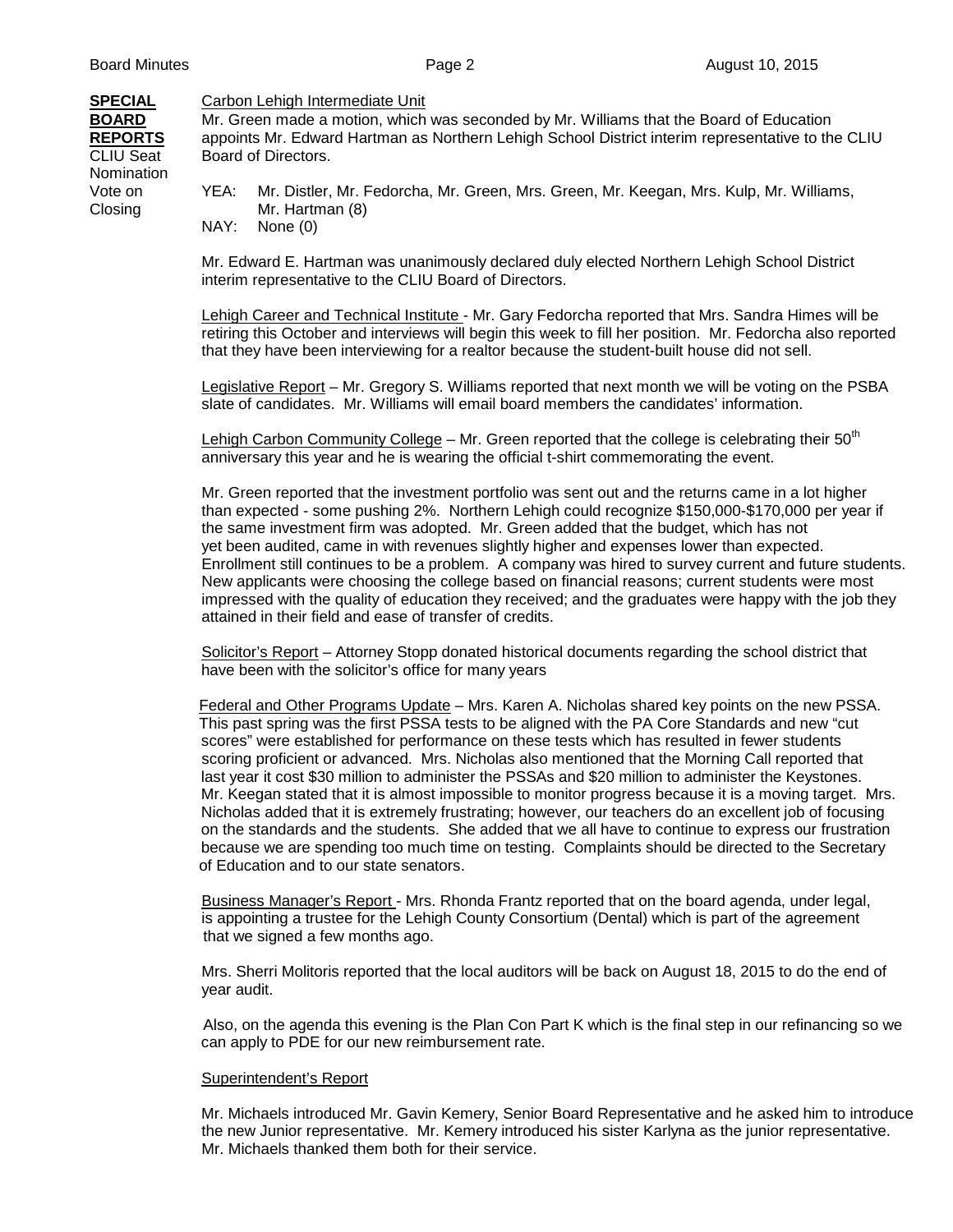| <b>SPECIAL</b><br><b>BOARD</b>                                                          | Student Representatives to the Board Report - Mr. Gavin Kemery distributed his written student<br>representative report and verbally reported on its contents.                                                                                         |                                                                                                                                                                                                                                                                                                   |  |
|-----------------------------------------------------------------------------------------|--------------------------------------------------------------------------------------------------------------------------------------------------------------------------------------------------------------------------------------------------------|---------------------------------------------------------------------------------------------------------------------------------------------------------------------------------------------------------------------------------------------------------------------------------------------------|--|
| <b>REPORTS</b><br>(cont.)                                                               |                                                                                                                                                                                                                                                        | Superintendent's Report (cont.) - Mr. Michaels stated that he would like to echo Mr. Hartman's<br>comments on our dear friend, "Jack" Follweiler. He loved athletics, and loved our students. He was<br>very opinionated, but very staunch in support of the students. He will be greatly missed. |  |
|                                                                                         | students, teachers and community of Northern Lehigh.                                                                                                                                                                                                   | Mr. Michaels stated that this past week, Governor Tom Wolf visited Northern Lehigh. His visit validates<br>the great things going on at Northern Lehigh. This was an excellent opportunity to highlight the great                                                                                 |  |
|                                                                                         | frustrating that the rules keep changing.                                                                                                                                                                                                              | Mr. Michaels reported that to echo Mrs. Nicholas' report, he does not agree with the mandated testing.<br>He stated that he wants our students to be great, productive adults, not great test takers. It's very                                                                                   |  |
|                                                                                         |                                                                                                                                                                                                                                                        | Fall sports begin next week, the teams practicing today are out for heat acclimation.                                                                                                                                                                                                             |  |
|                                                                                         | Mr. Michaels congratulated Mrs. Husack on her appointment. The administrative staff will be spending<br>some time with her in the near future to explain their roles in the district.                                                                  |                                                                                                                                                                                                                                                                                                   |  |
|                                                                                         | personnel issues.                                                                                                                                                                                                                                      | Mr. Hartman reported that an executive session was held prior to tonight's meeting to discuss                                                                                                                                                                                                     |  |
| <b>PERSONNEL</b>                                                                        | Mr. Fedorcha made a motion, which was seconded by Mrs. Green, that the Board of Education<br>approves the following personnel items:                                                                                                                   |                                                                                                                                                                                                                                                                                                   |  |
| Resignation<br>N. Bachman                                                               | Accept the resignation of Nicholas Bachman from his position as special education instructional<br>aide at the Middle School.                                                                                                                          |                                                                                                                                                                                                                                                                                                   |  |
| Resignation<br>T. Hauck                                                                 | Accept the resignation of Timothy Hauck from his position as Spanish Teacher at the Senior<br>High School effective June 15, 2015.                                                                                                                     |                                                                                                                                                                                                                                                                                                   |  |
| Resignation<br>K.Keiser                                                                 | Accept the resignation of Kim Keiser from her position as Assistant to the Food Service<br>Director effective July 30, 2015.                                                                                                                           |                                                                                                                                                                                                                                                                                                   |  |
| Resignation<br>K.Pluchinsky                                                             | Accept the resignation of Kate Pluchinsky from her position as Emotional Support Teacher at<br>the Senior High School effective July 23, 2015.                                                                                                         |                                                                                                                                                                                                                                                                                                   |  |
| Retirement<br>R.Eckhart                                                                 | With regret, accept the retirement resignation of Rick Eckhart from his position as Middle<br>School Art Teacher effective June 16, 2015. Mr. Eckhart will begin his retirement from the<br>Northern Lehigh School District after 34 years of service. |                                                                                                                                                                                                                                                                                                   |  |
| Appointment<br>Instructional                                                            | Sarah Hill*<br>Assignment:                                                                                                                                                                                                                             | <b>Professional Employee</b><br>Senior High School Spanish Teacher replacing Tim<br>Hauck who resigned.                                                                                                                                                                                           |  |
|                                                                                         | Salary:                                                                                                                                                                                                                                                | \$55,250.00 (Step 4 Masters on the 2015-2016 CBA<br>Salary Schedule)                                                                                                                                                                                                                              |  |
| Effective:<br>August 24, 2015<br>* Pending Verification of Missing Personnel File Items |                                                                                                                                                                                                                                                        |                                                                                                                                                                                                                                                                                                   |  |
|                                                                                         | Mary Frank<br>Assignment:                                                                                                                                                                                                                              | <b>Temporary Professional Employee</b><br>Half Time Middle School Art Teacher replacing Rick<br>Eckhart who retired.                                                                                                                                                                              |  |
|                                                                                         | Salary:                                                                                                                                                                                                                                                | \$23,100.00 (Step 1 Bachelors on the 2015-2016 CBA<br>Salary Schedule)                                                                                                                                                                                                                            |  |
|                                                                                         | Effective:                                                                                                                                                                                                                                             | August 24, 2015                                                                                                                                                                                                                                                                                   |  |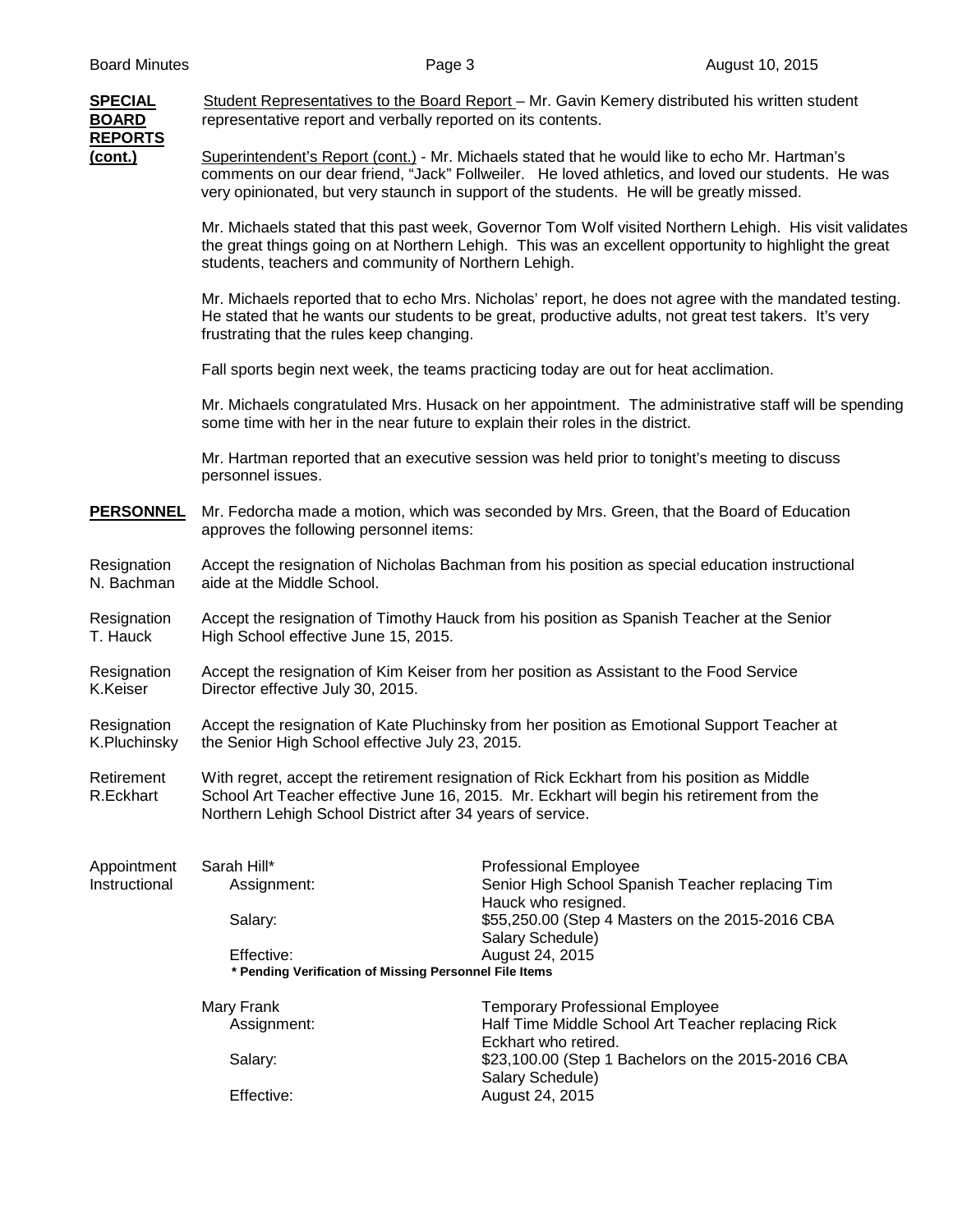## **PERSONNEL**

| <b>PERSONNEL</b>                                    |                                                                                                                             |                                                                                                                                                           |  |
|-----------------------------------------------------|-----------------------------------------------------------------------------------------------------------------------------|-----------------------------------------------------------------------------------------------------------------------------------------------------------|--|
| (cont.)                                             | Jennifer Balliet<br>Assignment:                                                                                             | <b>Temporary Vacancy Replacement</b><br>Peters Elementary School Music and Kindergarten<br>Specials Teacher replacing an employee on maternity<br>leave.  |  |
|                                                     | Salary:                                                                                                                     | Substitute Teacher Rate Days 1-30; Day 31 and beyond<br>\$46,200 (Step 1 Bachelors on the 2015-2016 CBA<br>Salary Schedule)                               |  |
|                                                     | Effective:<br><b>Termination Date:</b>                                                                                      | August 24, 2015<br>On or about November 20, 2015                                                                                                          |  |
|                                                     | Michelle McCormick<br>Assignment:                                                                                           | <b>Temporary Vacancy Replacement</b><br>Peters Elementary School 2 <sup>nd</sup> Grade Teacher replacing<br>an employee on maternity leave.               |  |
|                                                     | Salary:                                                                                                                     | Substitute Teacher Rate Days 1-30; Day 31 and beyond<br>\$46,200 (Step 1 Bachelors on the 2015-2016 CBA<br>Salary Schedule)                               |  |
|                                                     | Effective:<br><b>Termination Date:</b>                                                                                      | August 24, 2015<br>On or about January 22, 2016                                                                                                           |  |
|                                                     | Gregory A. Dieter*<br>Assignment:                                                                                           | <b>Professional Employee</b><br>Senior High School Emotional Support Teacher<br>replacing Kate Pluchinsky who resigned.                                   |  |
|                                                     | Salary:                                                                                                                     | \$55,550 (Step 5 Masters on the 2015-2016 CBA Salary<br>Schedule)                                                                                         |  |
|                                                     | August 24, 2015<br>Effective:<br>* Pending Verification of Missing Personnel File Items                                     |                                                                                                                                                           |  |
| Appointment<br>Non-instruct-<br>ional               | Jacqueline Schuck*<br>Assignment                                                                                            | Middle School Cook's Helper replacing Anne Marie Belo                                                                                                     |  |
|                                                     | Salary:                                                                                                                     | who was transferred to the High School.<br>\$9.00- per Hour/2.5 Hours Per Day/5 Days Per Week up<br>to 180 Student Days per year plus additional cleaning |  |
|                                                     | Effective:<br>* Pending Verification of Missing Personnel File Items<br>*60 Day probationary period ending October 26, 2015 | Days as needed (2013-2017 Educational Support Personnel CBA)<br>August 24, 2015                                                                           |  |
| Administra-<br>tive Transfer                        | Angela Henninger<br>From:<br>To:                                                                                            | Full Time Slatington Elementary School Cook's Helper<br>Full Time Slatington Elementary School Head Cook                                                  |  |
| Non-instruct-<br>ional; Change<br>In Classification | Salary:<br>Effective:                                                                                                       | replacing Jayne Hamm who retired<br>\$18.34/hour<br>August 24, 2015                                                                                       |  |
| Change of                                           | Ann Marie Belo                                                                                                              |                                                                                                                                                           |  |
| Status - Non-<br>Instructional                      | From:<br>To:<br>Salary:<br>Effective:                                                                                       | 2.5 Hours per Day Middle School Cook's Helper<br>4 Hours Per Day High School Cook's Helper<br>No Change in Salary<br>August 24, 2015                      |  |
|                                                     | <b>Kimberly Ruland</b><br>From:<br>To:                                                                                      | 4 Hours per Day High School Cook's Helper<br>5.5 Hours Per Day Slatington Elementary School Cook's                                                        |  |
|                                                     | Salary:<br>Effective:                                                                                                       | Helper<br>No Change in Salary<br>August 24, 2015                                                                                                          |  |
| Family                                              |                                                                                                                             | Approve the request of employee #6754 to take a four week Family Medical Leave beginning on                                                               |  |

Medical or about September 14, 2015. Employee is requesting to use accumulated sick days. Employee Leave tentatively plans to return to his position on or about October 12, 2015.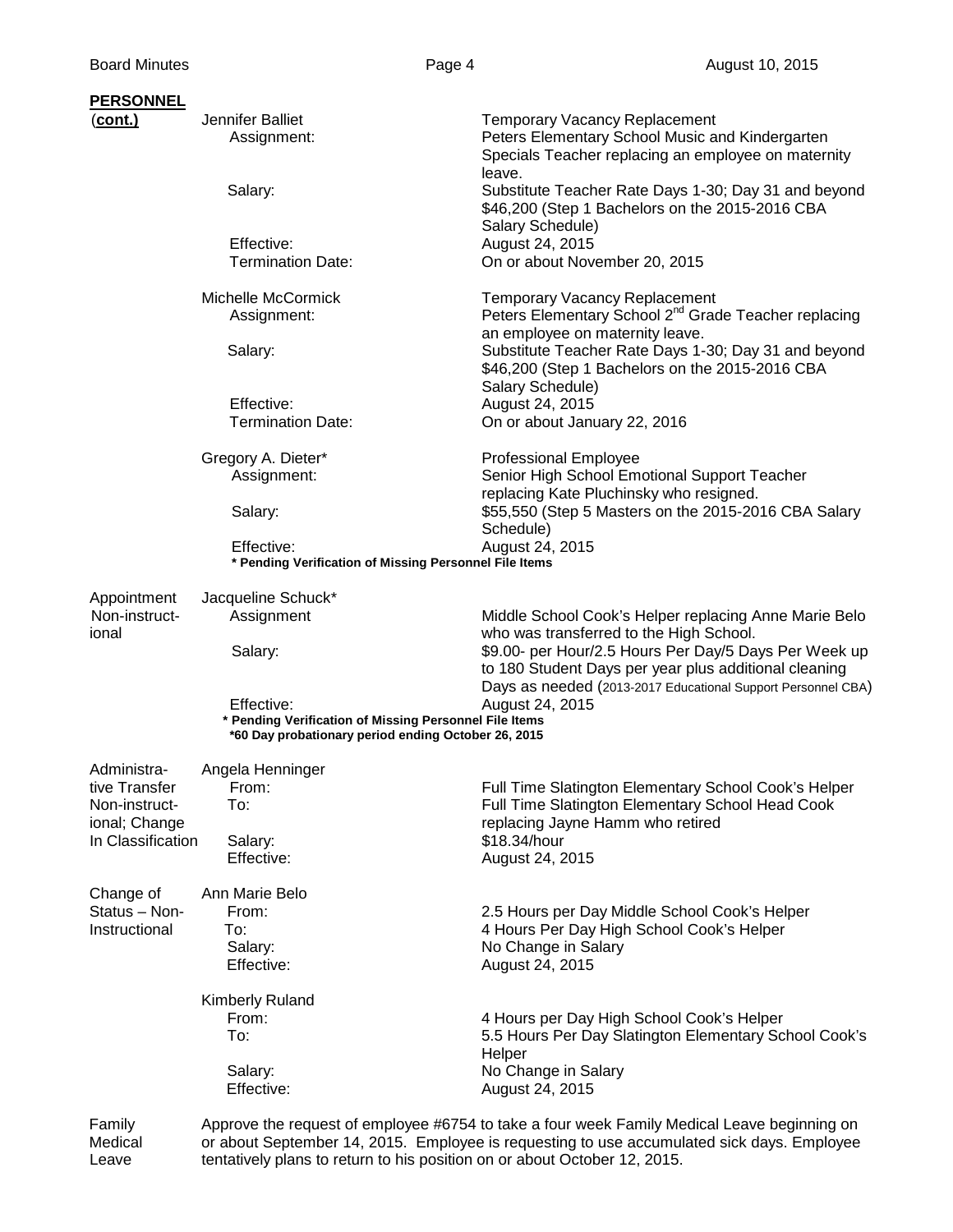| <b>PERSONNEL</b><br>(cont.)                  |                                                       |                                                                                                                                                                                                                                                                                              |                        |  |
|----------------------------------------------|-------------------------------------------------------|----------------------------------------------------------------------------------------------------------------------------------------------------------------------------------------------------------------------------------------------------------------------------------------------|------------------------|--|
| Rescind<br>Co-Curricular<br>Appointment      | approved at the June 8, 2015 school board meeting.    | Rescind the appointment of Kate Pluchinsky in the amount of \$1,597.00 from her position<br>as Cheerleading Advisor - Shared Stipend for the 2015-2016 school year which was originally                                                                                                      |                        |  |
| Co-Curricular<br>Appointments                | school year:                                          | Motion to renew the appointment of the following Co-Curricular positions for the 2015-2016                                                                                                                                                                                                   |                        |  |
| 2015-2016                                    | Susan Bachman                                         | <b>Elementary Scholastic Scrimmage</b>                                                                                                                                                                                                                                                       | \$458.00               |  |
|                                              | <b>Christopher Barnes</b>                             | <b>MS Newspaper Advisor</b>                                                                                                                                                                                                                                                                  | \$479.00               |  |
|                                              | <b>Christopher Bennett</b>                            | Assistant Baseball Coach (JV)                                                                                                                                                                                                                                                                | \$3,050.00             |  |
|                                              | Jonathan DeFrain                                      | Senior High Student Council Advisor                                                                                                                                                                                                                                                          | \$2,173.00             |  |
|                                              | Ashlie Eckert                                         | <b>Assistant Track Coach</b>                                                                                                                                                                                                                                                                 | \$3,050.00             |  |
|                                              | Ashlie Eckert                                         | <b>SADD Advisor</b>                                                                                                                                                                                                                                                                          | \$581.00               |  |
|                                              | <b>Scott Gerould</b>                                  | <b>Assistant Track Coach</b>                                                                                                                                                                                                                                                                 | \$3,050.00             |  |
|                                              | Manny Guedes*                                         | MS Spring Intramurals - Weightlifting                                                                                                                                                                                                                                                        | \$846.00               |  |
|                                              | <b>Robert Hicks</b>                                   | Sr. High Fall Intramurals - Softball                                                                                                                                                                                                                                                         | \$846.00               |  |
|                                              | <b>Robert Hicks</b>                                   | <b>Head Softball Coach</b>                                                                                                                                                                                                                                                                   | \$4,818.00             |  |
|                                              | Stephen Hluschak                                      | <b>Assistant Baseball Coach</b>                                                                                                                                                                                                                                                              | \$3,050.00             |  |
|                                              | Michelle Hock                                         | Newspaper Advisor - HS                                                                                                                                                                                                                                                                       | \$1,903.00             |  |
|                                              | Mark Hoffman                                          | <b>Assistant Softball Coach</b>                                                                                                                                                                                                                                                              | \$3,050.00             |  |
|                                              | Andrew Kern                                           | Middle School Web Page Advisor                                                                                                                                                                                                                                                               | \$423.00               |  |
|                                              | <b>Gregory King</b>                                   | <b>Head Baseball Coach</b>                                                                                                                                                                                                                                                                   | \$4,818.00             |  |
|                                              | Michael Lehtonen                                      | Sr. High Winter Intramurals - Winter Track                                                                                                                                                                                                                                                   | \$846.00               |  |
|                                              | Michael Lehtonen                                      | <b>Head Track Coach</b>                                                                                                                                                                                                                                                                      | \$4,818.00             |  |
|                                              | Michael Lehtonen                                      | Scholastic Scrimmage Advisor - HS                                                                                                                                                                                                                                                            | \$ 846.00              |  |
|                                              | <b>Christine Leslie</b>                               | Debate Advisor                                                                                                                                                                                                                                                                               | \$1,449.00             |  |
|                                              | Derek Long                                            | <b>Assistant Track Coach</b>                                                                                                                                                                                                                                                                 | \$3,050.00<br>\$846.00 |  |
|                                              | Jeffrey Miller<br>David Oertner                       | Sr. High Spring Intramurals - Basketball<br><b>Assistant Track Coach</b>                                                                                                                                                                                                                     | \$3,050.00             |  |
|                                              | Jason Reinhard                                        | Middle School Coed Soccer Coach                                                                                                                                                                                                                                                              | \$2,730.00             |  |
|                                              | MaryAnne S.-Mattiola                                  | Yearbook Advisor                                                                                                                                                                                                                                                                             | \$2,520.00             |  |
|                                              | Anthony Thomas                                        | Sr. High Fall Intramurals - Basketball                                                                                                                                                                                                                                                       | \$846.00               |  |
|                                              | Joseph Tout                                           | Sr. High Spring Intramurals - Weightlifting                                                                                                                                                                                                                                                  | \$846.00               |  |
|                                              | Joseph Tout                                           | Sr. High Winter Intramurals - Weightlifting                                                                                                                                                                                                                                                  | \$ 838.00              |  |
|                                              | <b>Randal Utsch</b>                                   | Majorette/Band Advisor                                                                                                                                                                                                                                                                       | \$2,173.00             |  |
|                                              | Andrea Wasilkowski*                                   | Assistant Field Hockey Coach                                                                                                                                                                                                                                                                 | \$2,902.00             |  |
|                                              | *Pending Verification of Missing Personnel File Items |                                                                                                                                                                                                                                                                                              |                        |  |
| Co-Curricular                                | James Corle                                           | <b>Band Advisor</b>                                                                                                                                                                                                                                                                          |                        |  |
| Volunteers                                   | Kim Corle                                             | <b>Band Advisor</b>                                                                                                                                                                                                                                                                          |                        |  |
|                                              | Rebecca Hamm                                          | <b>Band Advisor</b>                                                                                                                                                                                                                                                                          |                        |  |
|                                              | <b>Matt Newhard</b>                                   | <b>Band Advisor</b>                                                                                                                                                                                                                                                                          |                        |  |
|                                              | <b>Christina Oertner</b>                              | <b>Band Advisor</b>                                                                                                                                                                                                                                                                          |                        |  |
|                                              | Jason Steigerwalt                                     | <b>Band Advisor</b>                                                                                                                                                                                                                                                                          |                        |  |
|                                              | Melissa Levendusky                                    | <b>Assistant Softball Coach</b>                                                                                                                                                                                                                                                              |                        |  |
|                                              | <b>Brian Schell</b>                                   | <b>Assistant Softball Coach</b>                                                                                                                                                                                                                                                              |                        |  |
|                                              | Joseph Seremula<br>Erwin Prutzman                     | <b>Assistant Baseball Coach</b><br><b>Assistant Baseball Coach</b>                                                                                                                                                                                                                           |                        |  |
| Unpaid<br>Volunteers                         | Patricia Bollinger<br>Karen Haberern                  | Andrea Fella                                                                                                                                                                                                                                                                                 |                        |  |
| Assistant<br>Athletic<br>Director<br>J. Tout |                                                       | Approve the appointment of Joseph Tout as Assistant Athletic Director for the 2015-2016<br>school year at a stipend of \$3,500.00. He will assist the Athletic Director in all Athletic<br>Director duties and responsibilities and will be responsible for athletic fundraising activities. |                        |  |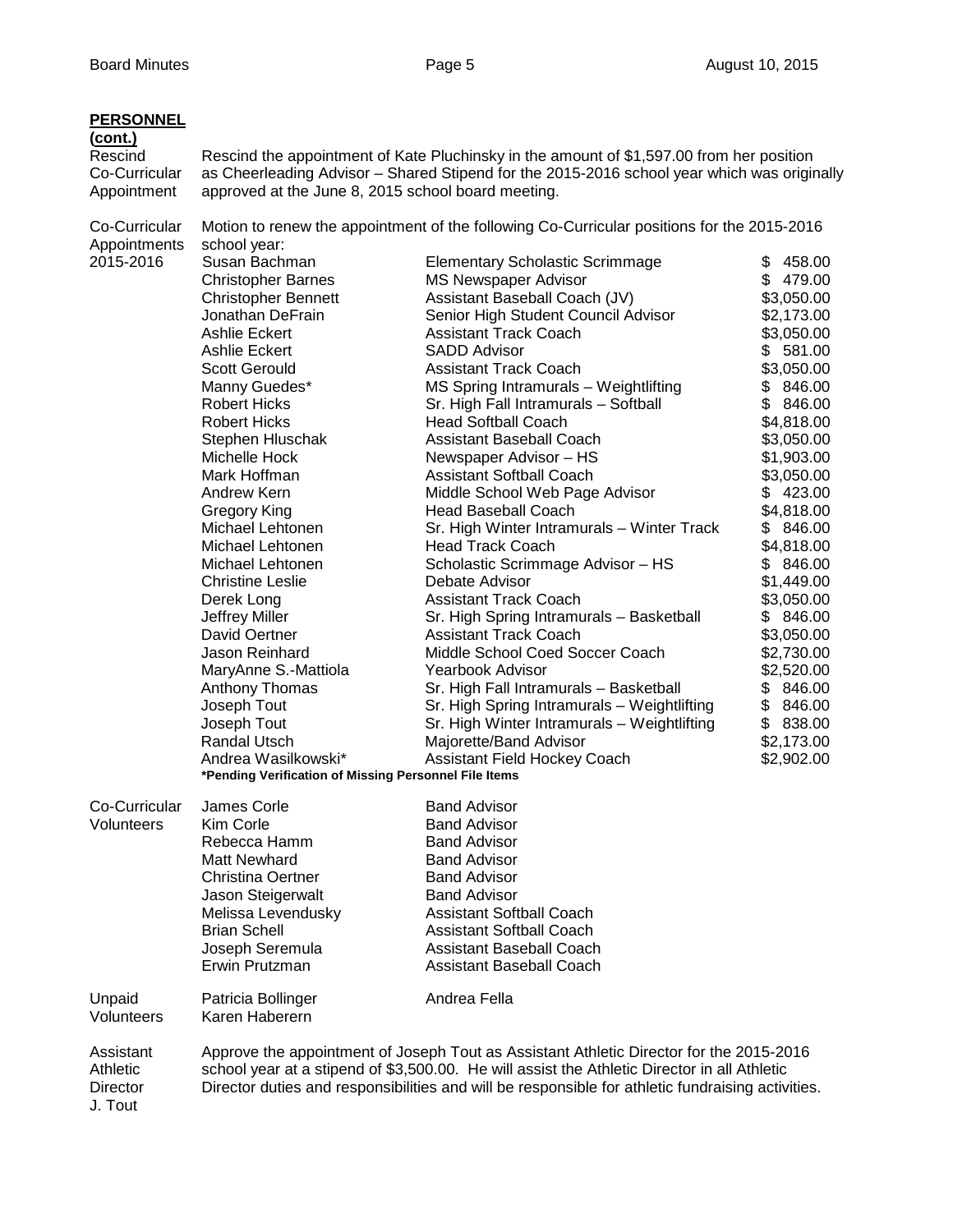## **PERSONNEL**

# **(cont.)**

Game Motion to renew the appointment of the following list of people as Game Workers for the<br>Workers 2015-2016 school year. Game Workers consist of ticket sellers and takers, game annou Workers 2015-2016 school year. Game Workers consist of ticket sellers and takers, game announcers,<br>2015-2016 scoreboard operators, timers, field judges, scorekeepers. Rate of pay is consistent with the rate scoreboard operators, timers, field judges, scorekeepers. Rate of pay is consistent with the rates Approved on the 2015-2016 Supplementary Personnel Salary Schedule

|                                                                         | Kyle Baumann<br>Chris Bennett                                                                                                                                                                                                                                                                                                                                                                                                          | Terry Bowman<br>Linda Brown |  |
|-------------------------------------------------------------------------|----------------------------------------------------------------------------------------------------------------------------------------------------------------------------------------------------------------------------------------------------------------------------------------------------------------------------------------------------------------------------------------------------------------------------------------|-----------------------------|--|
|                                                                         | Jennifer Butz                                                                                                                                                                                                                                                                                                                                                                                                                          | <b>Frank Carazo</b>         |  |
|                                                                         | Elizabeth Case                                                                                                                                                                                                                                                                                                                                                                                                                         | <b>Allison Chruscial</b>    |  |
|                                                                         | Eric DeAntonis                                                                                                                                                                                                                                                                                                                                                                                                                         | Jonathan DeFrain            |  |
|                                                                         | Scott DeLong                                                                                                                                                                                                                                                                                                                                                                                                                           | Alden Farber                |  |
|                                                                         | Jamie Farber                                                                                                                                                                                                                                                                                                                                                                                                                           | Kelly Follweiler            |  |
|                                                                         | Rhonda Frantz                                                                                                                                                                                                                                                                                                                                                                                                                          | Jessica Frew                |  |
|                                                                         | Marshelle George                                                                                                                                                                                                                                                                                                                                                                                                                       | <b>Scott Gerould</b>        |  |
|                                                                         | Shawn Green                                                                                                                                                                                                                                                                                                                                                                                                                            | Stephen Haas                |  |
|                                                                         | <b>Barry Herman</b>                                                                                                                                                                                                                                                                                                                                                                                                                    | Stephen Hluschak            |  |
|                                                                         | Patricia Jones                                                                                                                                                                                                                                                                                                                                                                                                                         | <b>Richard Jones</b>        |  |
|                                                                         | Andrew Kern                                                                                                                                                                                                                                                                                                                                                                                                                            | Greg King                   |  |
|                                                                         | Mark Lavine                                                                                                                                                                                                                                                                                                                                                                                                                            | Mike Lehtonen               |  |
|                                                                         | Derek Long                                                                                                                                                                                                                                                                                                                                                                                                                             | Vonda Lorson                |  |
|                                                                         | Andrew Lynn                                                                                                                                                                                                                                                                                                                                                                                                                            | <b>Steve Martinez</b>       |  |
|                                                                         | Larry Meixsell, Jr.                                                                                                                                                                                                                                                                                                                                                                                                                    | Michael Mengel              |  |
|                                                                         | <b>Thomas Mertus</b>                                                                                                                                                                                                                                                                                                                                                                                                                   | <b>Sherri Molitoris</b>     |  |
|                                                                         | Kathy Nowlin                                                                                                                                                                                                                                                                                                                                                                                                                           | David Oertner               |  |
|                                                                         | Gina Orr                                                                                                                                                                                                                                                                                                                                                                                                                               | Kayla Perkowski             |  |
|                                                                         | Erv Prutzman                                                                                                                                                                                                                                                                                                                                                                                                                           | Michelle Raber              |  |
|                                                                         | Kathleen Reese                                                                                                                                                                                                                                                                                                                                                                                                                         | Dennis Rehrig               |  |
|                                                                         | Nancy Rehrig                                                                                                                                                                                                                                                                                                                                                                                                                           | Nicholas Sander             |  |
|                                                                         | David Schmall                                                                                                                                                                                                                                                                                                                                                                                                                          | Paula Seiler                |  |
|                                                                         | Michael Strohl                                                                                                                                                                                                                                                                                                                                                                                                                         | James Yadush                |  |
|                                                                         | Amy Zeiser                                                                                                                                                                                                                                                                                                                                                                                                                             |                             |  |
| Senior High<br>Administrative<br>Detention<br>Supervisor<br>P. Ingles   | Approve to appoint Patricia Ingles as the Administrative Detention Supervisor in the senior<br>high school. She will work Monday through Thursday from 2:20 p.m. to 3:50 p.m. throughout the<br>2015-2016 school year that warrants detention coverage. Salary will be \$20.00 per hour<br>worked.                                                                                                                                     |                             |  |
| Middle<br>School<br>Administrative<br>Detention<br>D. Knerr<br>D. Tulio | Approve to appoint Debra Knerr and Dawn Tulio as Administrative Detention Supervisors in<br>the middle school. Mrs. Knerr will cover the Monday detentions from 2:20 p.m. to 3:20 p.m.<br>and Mrs. Tulio will cover the Wednesday detentions from 2:20 p.m. to 3:30 p.m. They will work<br>throughout the 2015-2016 school year on Mondays and Wednesdays that warrants detention<br>coverage. Salary will be \$20.00 per hour worked. |                             |  |
| Salary<br>Adjustments                                                   | Acknowledge the following teacher who has completed the requirements per the<br>Collective Bargaining Agreement that would entitle them to a salary increase for the 2015-2016<br>school year:                                                                                                                                                                                                                                         |                             |  |
|                                                                         |                                                                                                                                                                                                                                                                                                                                                                                                                                        |                             |  |

| Jessica Frew |            |
|--------------|------------|
| From:        | Step 9B+24 |
| To:          | Step 9M    |
| Gina Orr     |            |

| Jiha Uli |         |
|----------|---------|
| From:    | Step 6B |
| To:      | Step 6M |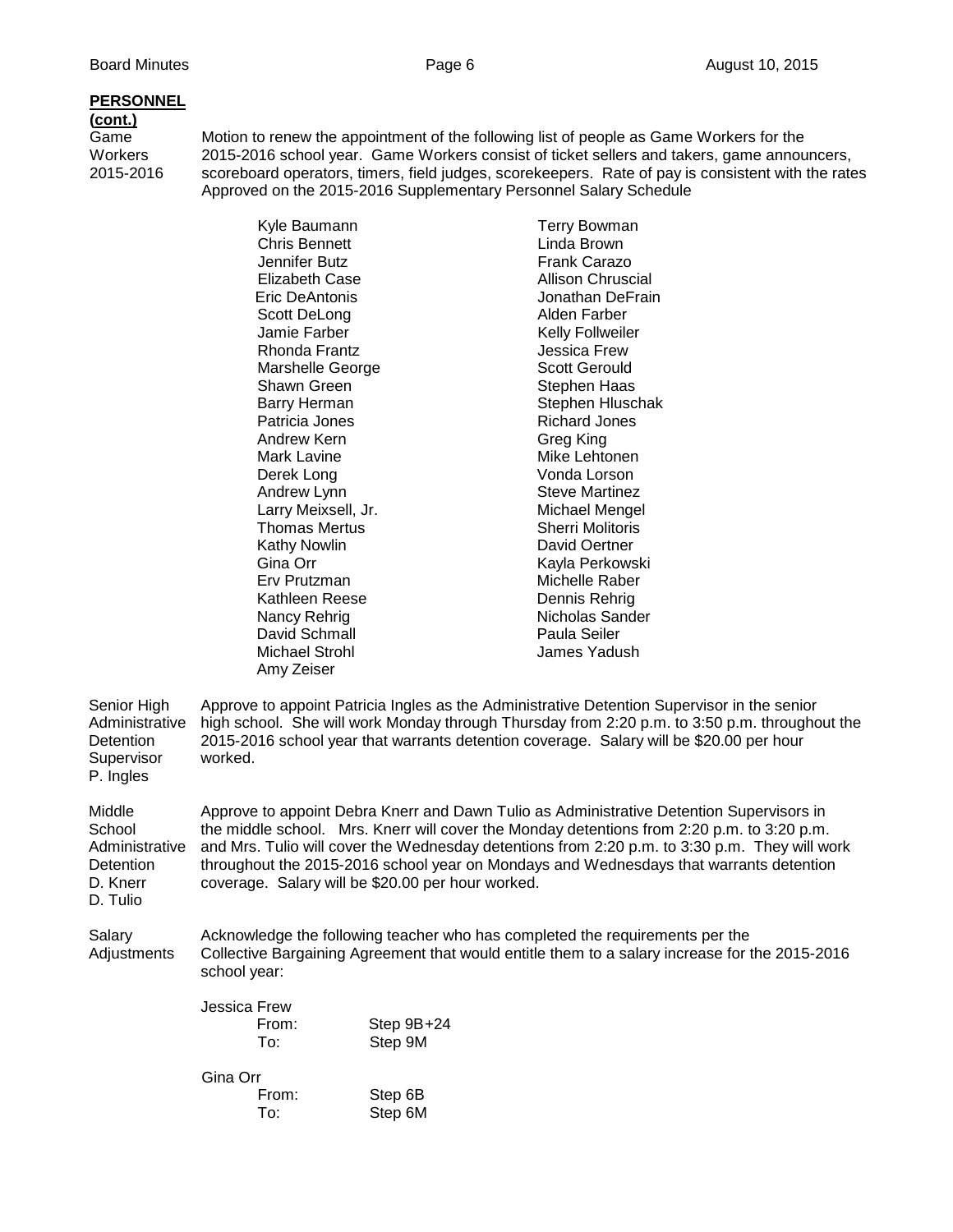| <b>PERSONNEL</b><br>(cont.)<br>Professional<br>Contracts                                                                                                                                                               |                                                                                                                                                                                                                                                                                                                                                                                                                                                                                                                                                                                                                                                                                                                            | According to Article II - 1108, subsection (b) of the School Code: "a temporary professional<br>employee, initially employed by a school district on or after June 30, 1996, whose work has<br>been certified by the district superintendent to the secretary of the school district, during the<br>last four (4) months of the third year of such service, as being satisfactory, shall thereafter be a<br>"professional employee" within the meaning of this article." Therefore, it is recommended to<br>approve "professional employee" status as per the school code for the following teachers who<br>have satisfactorily completed three years of service to the Northern Lehigh School District |
|------------------------------------------------------------------------------------------------------------------------------------------------------------------------------------------------------------------------|----------------------------------------------------------------------------------------------------------------------------------------------------------------------------------------------------------------------------------------------------------------------------------------------------------------------------------------------------------------------------------------------------------------------------------------------------------------------------------------------------------------------------------------------------------------------------------------------------------------------------------------------------------------------------------------------------------------------------|---------------------------------------------------------------------------------------------------------------------------------------------------------------------------------------------------------------------------------------------------------------------------------------------------------------------------------------------------------------------------------------------------------------------------------------------------------------------------------------------------------------------------------------------------------------------------------------------------------------------------------------------------------------------------------------------------------|
|                                                                                                                                                                                                                        | Andrew Kern                                                                                                                                                                                                                                                                                                                                                                                                                                                                                                                                                                                                                                                                                                                | Amber Kuntz                                                                                                                                                                                                                                                                                                                                                                                                                                                                                                                                                                                                                                                                                             |
| Substitute-<br>Instructional                                                                                                                                                                                           | Salary Schedule.<br>Jennifer Balliet - Elementary<br>Thomas Battista - Health & Physical Education<br>Stephanie Boyer* - Special Education PK-8; Elementary K-4<br>James Fisher - Social Studies<br>Kacey Galasso - Elementary K-4<br>Sarah Gordon - Elementary<br>Kerri Imschweiler - Elementary<br>Dawn Kemery - Elementary<br>Katherine Kern* - Elementary<br>Caitlin Makoul - Elementary & ESL<br>Michelle McCormick - Elementary<br>Patricia Passick – Art K-12<br>Candace Steffie - Elementary<br>Megan Wagner - Elementary PK-4<br>Jane Wessner - Elementary<br>Frances Williams - Social Studies, Special Education K-12<br>Stephanie Yelles - Elementary<br>*Pending Verification of Missing Personnel File Items | Motion to renew the appointment of the following substitute teachers for the 2015-2016 school<br>year at the 2015-2016 substitute teacher rates as approved on the Supplementary Personnel<br>Gabriele Pergosky - Elementary Grades 4-6; Math & Science Grade 7-8                                                                                                                                                                                                                                                                                                                                                                                                                                       |
| Substitute-<br>Approve the following individuals as substitute secretaries/aides for the 2015-2016 school year<br>at the 2015-2016 substitute rate as approved on the Supplementary Personnel Salary Schedule:<br>Non- |                                                                                                                                                                                                                                                                                                                                                                                                                                                                                                                                                                                                                                                                                                                            |                                                                                                                                                                                                                                                                                                                                                                                                                                                                                                                                                                                                                                                                                                         |
| Instructional<br>Aides/<br>Secretary                                                                                                                                                                                   | Ann Marie Belo<br>Laura Olinger<br>Tina Williams*<br>*Pending Verification of Missing Personnel File Items                                                                                                                                                                                                                                                                                                                                                                                                                                                                                                                                                                                                                 | Janice Herzog<br><b>Christine Sigley</b><br>Claudia Young                                                                                                                                                                                                                                                                                                                                                                                                                                                                                                                                                                                                                                               |
| Cafeteria<br>Workers                                                                                                                                                                                                   | Approve the following individuals as substitute cafeteria workers for the 2015-2016 school year<br>at the 2015-2016 substitute rate as approved on the Supplementary Personnel Salary Schedule:                                                                                                                                                                                                                                                                                                                                                                                                                                                                                                                            |                                                                                                                                                                                                                                                                                                                                                                                                                                                                                                                                                                                                                                                                                                         |
|                                                                                                                                                                                                                        | <b>Connie Graaf</b><br><b>Betty Rowland</b><br>Barbara Tobisch<br>*Pending Verification of Missing Personnel File Items                                                                                                                                                                                                                                                                                                                                                                                                                                                                                                                                                                                                    | John Passaro<br><b>Christine Sigley</b><br>Claudia Young*                                                                                                                                                                                                                                                                                                                                                                                                                                                                                                                                                                                                                                               |
| Custodians                                                                                                                                                                                                             | Ann Marie Belo<br>John Passaro<br>Eric Schaner<br>Claudia Young*<br>*Pending Verification of Missing Documents<br>YEA:<br>Mr. Hartman (8)<br>NAY:<br>None $(0)$                                                                                                                                                                                                                                                                                                                                                                                                                                                                                                                                                            | Approve the following individuals as substitute custodians for the 2015-2016 school year at the 2015-<br>2016 substitute rate as approved on the Supplementary Personnel Salary Schedule:<br>John Madura, Jr.<br>Jon Rinker<br><b>Matthew Waters</b><br>Mr. Distler, Mr. Fedorcha, Mr. Green, Mrs. Green, Mr. Keegan, Mrs. Kulp, Mr. Williams,                                                                                                                                                                                                                                                                                                                                                          |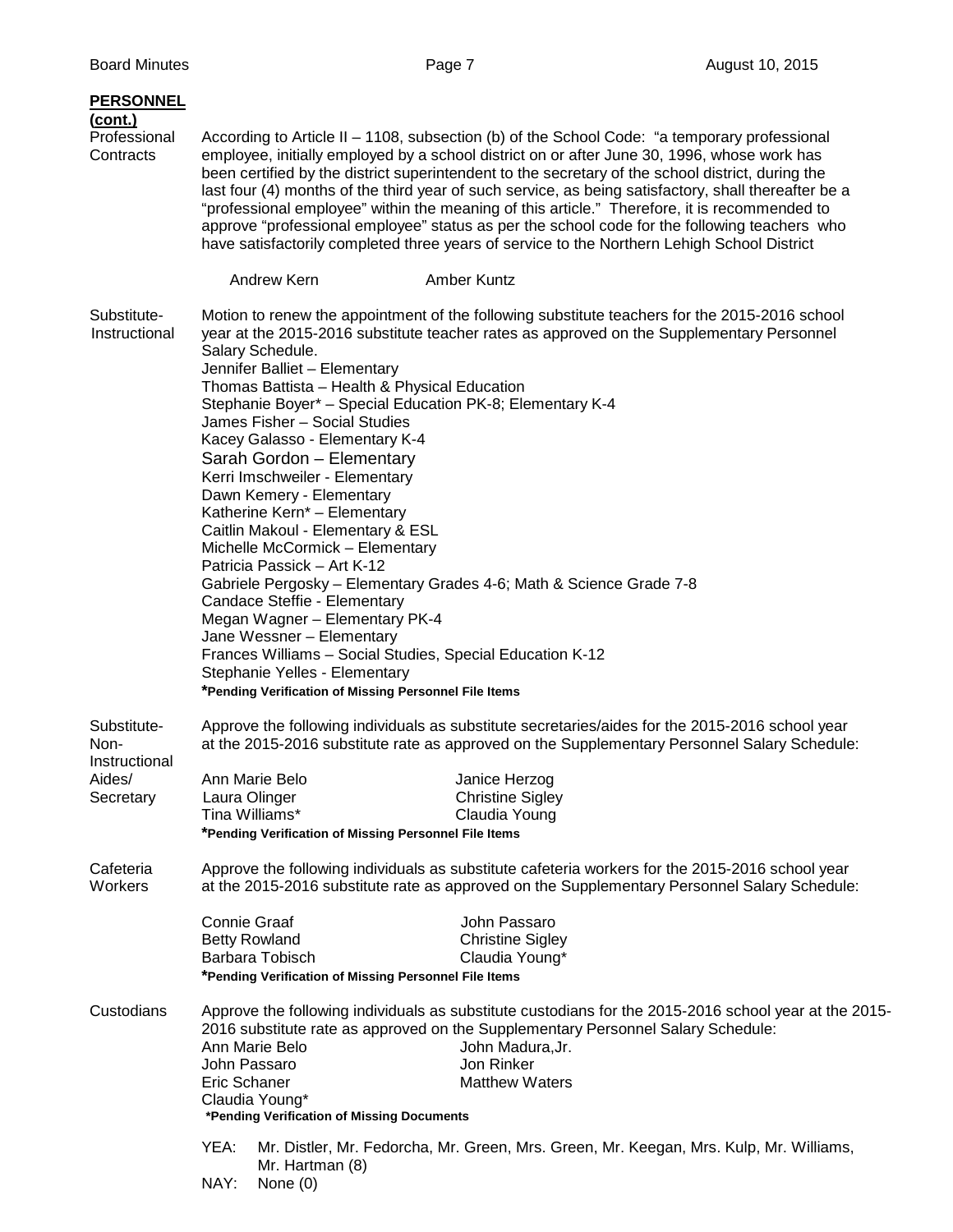|                                                                                                | YEA:<br>Mr. Hartman (8)                                                                                                                                                                                                                                                                                  | Mr. Distler, Mr. Fedorcha, Mr. Green, Mrs. Green, Mr. Keegan, Mrs. Kulp, Mr. Williams,                                                                                                                                                                                                  |          |
|------------------------------------------------------------------------------------------------|----------------------------------------------------------------------------------------------------------------------------------------------------------------------------------------------------------------------------------------------------------------------------------------------------------|-----------------------------------------------------------------------------------------------------------------------------------------------------------------------------------------------------------------------------------------------------------------------------------------|----------|
|                                                                                                | Jon Prive                                                                                                                                                                                                                                                                                                | Michelle Hock                                                                                                                                                                                                                                                                           | \$750.00 |
|                                                                                                | <b>Helping Teacher</b>                                                                                                                                                                                                                                                                                   | Inductee                                                                                                                                                                                                                                                                                | Stipend  |
| Induction<br>Program                                                                           | Approve the following teacher as a helping teacher in the Northern Lehigh School District<br>Induction Program for the 2015-2016 school year:                                                                                                                                                            |                                                                                                                                                                                                                                                                                         |          |
| <b>CLIU</b><br><b>Driver</b><br>Education                                                      | Approve to authorize proper officials to ratify a contractual agreement between the Northern<br>Lehigh School District and the Carbon Lehigh Intermediate Unit #21 to continue the Student Driver<br>Education Program at no cost to the district, effective July 1, 2015 through June 30, 2016.         |                                                                                                                                                                                                                                                                                         |          |
| <b>Discovery</b><br>Streaming<br>Agreement<br><b>CLIU #21</b>                                  | Approve to authorize the superintendent to execute an agreement between the Northern<br>Lehigh School District and the Carbon Lehigh Intermediate Unit #21 in conjunction with<br>Lehigh Valley PBS/WLVT Channel 39, to provide Discovery Streaming education services<br>for the 2015-2016 school year. |                                                                                                                                                                                                                                                                                         |          |
| Title I IU#21<br>Services<br>2014-2015                                                         | Approve the final agreement with CLIU #21 for Title I Services for the 2014-2015 school year<br>in the amount of $$2,941.05$ .                                                                                                                                                                           |                                                                                                                                                                                                                                                                                         |          |
| <b>ULUM AND</b><br><b>INSTRUCTION</b><br>Behavioral<br>Health<br>Private<br>Academic<br>School | approves the following curriculum and instruction items:<br>2015-2016 school year.                                                                                                                                                                                                                       | Approve to authorize proper officials to enter into an agreement between the Northern Lehigh<br>School District and Behavioral Health Associated Licensed Private Academic School for the<br>purpose of furnishing regular education or special education programs for students for the |          |
| <b>CURRIC-</b>                                                                                 | YEA:<br>Mr. Hartman (8)<br>NAY:<br>None $(0)$                                                                                                                                                                                                                                                            | Attorney Charles Stopp swore in new student representative, Karlyna Kemery.<br>Mr. Distler, Mr. Fedorcha, Mr. Green, Mrs. Green, Mr. Keegan, Mrs. Kulp, Mr. Williams,<br>Mr. Fedorcha made a motion, which was seconded by Mr. Williams, that the Board of Education                    |          |
| Student<br>Represent-<br>ative to the<br>Board                                                 | representative to the board until June 30, 2016.                                                                                                                                                                                                                                                         | Approve Karlyna Kemery as Student Representative to the Board for the 2015-2016 school<br>year. Karlyna Kemery has been appointed as the junior representative to the board and will serve<br>from September 2015 through June 2016. Gavin Kemery will serve as the senior student      |          |
| Special<br>Education<br>Agreement<br>Northwestern<br>Area S.D.                                 | is effective July 1, 2015 through June 30, 2016.                                                                                                                                                                                                                                                         | Approve to authorize proper officials to enter into an agreement for one Northwestern Area<br>School District special education student to attend the Northern Lehigh School District in<br>accordance with the promises and covenants contained in the agreement. This agreement       |          |
|                                                                                                |                                                                                                                                                                                                                                                                                                          | Approve the changes to the High School Student-Parent Handbook as presented.                                                                                                                                                                                                            |          |
| Parent<br>Handbooks                                                                            | Approve the changes to the Middle School Student-Parent Handbook as presented.                                                                                                                                                                                                                           |                                                                                                                                                                                                                                                                                         |          |
| Student-                                                                                       |                                                                                                                                                                                                                                                                                                          | Approve the changes to the Elementary School Student-Parent Handbook as presented.                                                                                                                                                                                                      |          |
| <b>Board Policy</b><br>Second<br>Reading                                                       | presented after second reading.                                                                                                                                                                                                                                                                          | Approve school board policy #819 - Operations - Suicide Awareness, Prevention & Response, as                                                                                                                                                                                            |          |
| <b>POLICY</b>                                                                                  | approves the following policy items:                                                                                                                                                                                                                                                                     | Mr. Williams made a motion, which was seconded by Mrs. Kulp, that the Board of Education                                                                                                                                                                                                |          |

NAY: None (0)

Mr. Hartman introduced the new Spanish teacher at the High School, Mrs. Sarah Hill.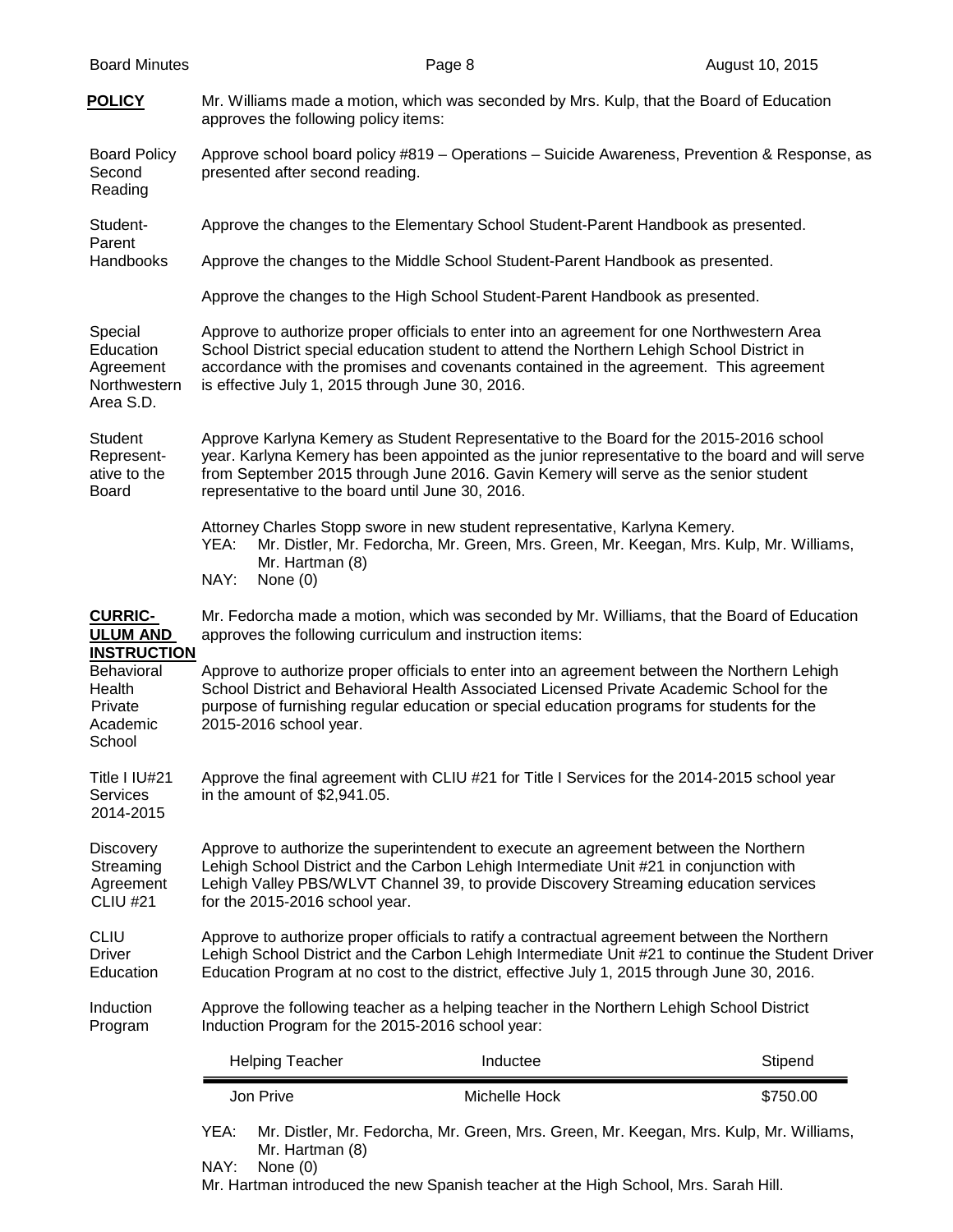| <b>Board Minutes</b>                                      | Page 9                                                                                                                                                                                                                                                                                                                                          | August 10, 2015 |  |
|-----------------------------------------------------------|-------------------------------------------------------------------------------------------------------------------------------------------------------------------------------------------------------------------------------------------------------------------------------------------------------------------------------------------------|-----------------|--|
| <b>FINANCIAL</b>                                          | Mr. Distler made a motion, which was seconded by Mr. Fedorcha, that the Board of Education<br>approves the following financial items:                                                                                                                                                                                                           |                 |  |
| Financial<br>Reports                                      | Approve the Following Financial Reports:<br>General Fund month of June (Unaudited)<br>NLMS Student Activities Account months of May and June (Unaudited)<br>NLHS Student Activities and Scholarship Account months of May and June (Unaudited)                                                                                                  |                 |  |
| List of<br><b>Bills</b>                                   | Approve the Following List of Bills:<br>General Fund months of June, July & August, 2015<br>Cafeteria Fund month of June & August 2015<br>Refreshment Stand month of June 2015                                                                                                                                                                  |                 |  |
| <b>Close Class</b><br>of 2015                             | Approve the request of the senior high school to close the Class of 2015 account in<br>accordance with the Student Activities Fund guidelines. The account balance is \$97.97 and<br>the funds will be transferred to the Student Council account.                                                                                              |                 |  |
| <b>Elliott-Lewis</b><br>Account                           | Approve the change orders to the Elliott-Lewis contract for the cooling tower and boilers at<br>Peters Elementary totaling \$18,660.00 to be paid from the Capital Projects Account.                                                                                                                                                            |                 |  |
| Per Capita<br>Abatements/<br>Exonerations                 | Approve abatement/exoneration requests of per capita taxes, for the residents that fall within<br>the guidelines, as presented.                                                                                                                                                                                                                 |                 |  |
| <b>CLIU #21</b><br>Overdrive<br>Agreement<br>2015-2016    | Allow administration to sign the agreement for the CLIU Overdrive Consortium for the 2015-2016<br>school year to provide e-books, audiobooks and other digital content at a cost of \$2,000.00                                                                                                                                                  |                 |  |
| Student<br>Accident &<br>Athletic<br>Insurance<br>Carrier | Appoint Axis Insurance Company as the 2015-2016 Student Accident and Athletic Insurance<br>Carrier. The renewal rate is \$20,908.00, to include all interscholastic sports, band<br>and cheerleading. Voluntary school coverage is \$22.00 for the school time rate and \$88.00 for<br>the 24-hour rate.                                        |                 |  |
| School<br>Dentist                                         | Approve to appoint Dr. Harry Shleifer of Broadway Family Dentistry as the school dentist for<br>the 2015-2016 school year at the quoted fee of \$1.00 per dental exam needed.                                                                                                                                                                   |                 |  |
| Clarity<br>Service Group<br>Agreement<br>2015-2016        | Approve to authorize proper officials to enter into an agreement between the Northern<br>Lehigh School District and Clarity Service Group for the purpose of providing Behavior<br>Analytic Services for the 2015-2016 school year at a cost of \$120/hour for PhD and<br>Clinical Director Services and \$95/hour for Master's Level Services. |                 |  |
| PlanCon<br>Part K                                         | Approve the submission of PlanCon Part K to the Pennsylvania Department of Education<br>for the refinancing of the Series 2010 bonds and partial refinancing of the Series 2011 bonds.                                                                                                                                                          |                 |  |
|                                                           | YEA:<br>Mr. Distler, Mr. Fedorcha, Mr. Green, Mrs. Green, Mr. Keegan, Mrs. Kulp, Mr. Williams,<br>Mr. Hartman (8)<br>NAY:<br>None $(0)$                                                                                                                                                                                                         |                 |  |
| <b>LEGAL</b><br>Trustee<br>Consortium                     | Appoint Rhonda Frantz, Co-Director of Business Affairs, Payroll and Benefits, as trustee on<br>behalf of the Northern Lehigh School District in the Lehigh County Consortium Trust (Dental).                                                                                                                                                    |                 |  |
|                                                           | YEA:<br>Mr. Distler, Mr. Fedorcha, Mr. Green, Mrs. Green, Mr. Keegan, Mrs. Kulp, Mr. Williams,<br>Mr. Hartman (8)<br>NAY:<br>None $(0)$                                                                                                                                                                                                         |                 |  |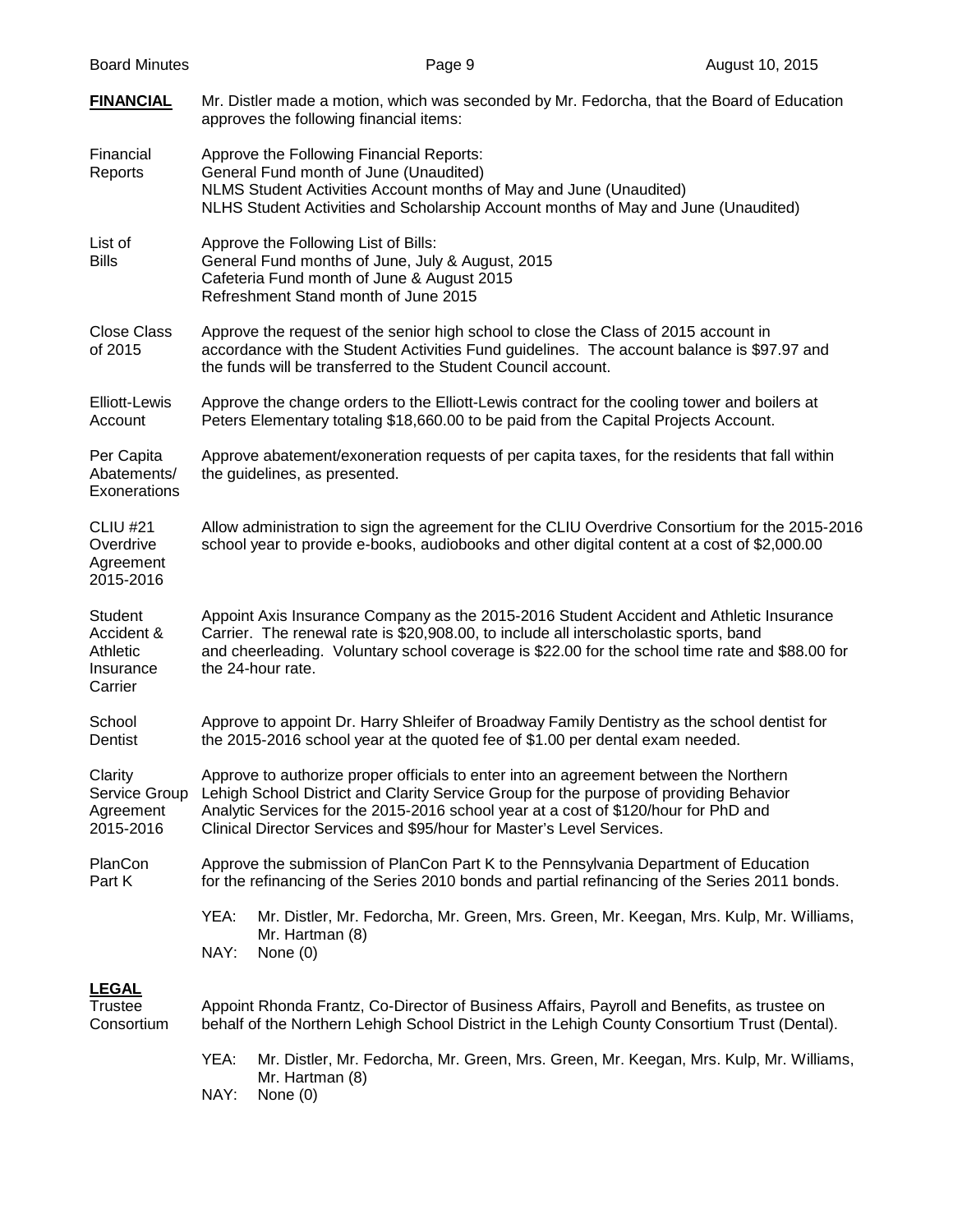# **INFOR-** Minutes of the Carbon Lehigh Intermediate Unit 21 Board of Directors meetings held on<br>**MATION** Mav 18. 2015 and June 15, 2015 were distributed. May 18, 2015 and June 15, 2015 were distributed.

Minutes of the Lehigh Carbon Community College Board of Trustees meetings held on May 7, 2015 and June 4, 2015 were distributed.

Minutes of the Lehigh Career & Technical Institute Joint Operating Committee meeting held on May 27, 2015 were distributed.

**RECOGNI-** Mr. Michael Meyers living in Walnutport and owning property in Slatington, expressed concerns **TION OF** over mandated testing, teachers right to strike, union dues, taxes and political campaign<br>**GUESTS** contributions. He warned the board that the government is changing the localization of **GUESTS** contributions. He warned the board that the government is changing the localization of education. He stated that unions are influencing the lobbyists which in turn are mandating educational decisions that should be determined by the parents. He voiced unease about the teachers' union dues being used for political action committees which was refuted by Mr. Fedorcha and Mrs. Green because it is illegal to use union dues for political action committees only individual contributions can be used for political action committees. Mr. Meyers stated that the common core concerns should be addressed with the U.S. Department of Education Secretary, Arne Duncan.

> Mr. Meyers added that he was blessed to work for a man who graduated from Northern Lehigh, and was number one in his class at Lehigh University. Mr. Meyers stated that he was a great guy who came out of our school district and he thanked everyone. He added that these mandated tests are going to ensure that every student ends up the same. Mr. Hartman stated that the board and most of the people in this room agrees with much of what you are saying. There are a lot of issues; there are a lot of problems. We have to live with the decisions made in Harrisburg and Washington D.C. whether we like it or not. Mr. Hartman stated that he understands and many people are frustrated. Mr. Meyers thanked the board for allowing him to speak. Mr. Hartman thanked him for coming.

Mr. Michaels stated that our students are our priority and we too are concerned about cookie cutter education. Mr. Michaels noted that the board of education cares about the students at Northern Lehigh. We all have to contact our legislatures and pressure them to do better for our students.

Mr. Meyers stated that he read the minutes from the last meeting regarding the retirement costs projected to be as high as 32% and asked Mr. Keegan to explain what he meant by the "chips" we need to utilize. Mr. Keegan explained that the "chips" are the exceptions that we can use to lessen costs by going above the allotted index for tax increases. For example, special education costs are an exception or "chip" that can be used to raise taxes above the index to cover special education costs that are typically higher than what is reimbursed. He explained that the "chips" have nothing to do with retirement benefits as they are state mandated. Mr. Hartman thanked Mr. Meyers for his discussion.

Mrs. Deborah Bower shared her story. Her son Damian, who is a senior at Temple University, graduated from Northern Lehigh School District. His goal is to be the governor of Pennsylvania. In third grade, he couldn't read, and she took advantage of the extra help the district offered. She thanked the district for their help because now her son is on the dean's list. We all want the best for our children. She went on to say that her son got an internship last year to work with Governor Wolf and he spent a whole semester working on the education bill. She told Mr. Meyers that she understands his concerns and Governor Wolf is trying to correct all of the problems that will ultimately help our district.